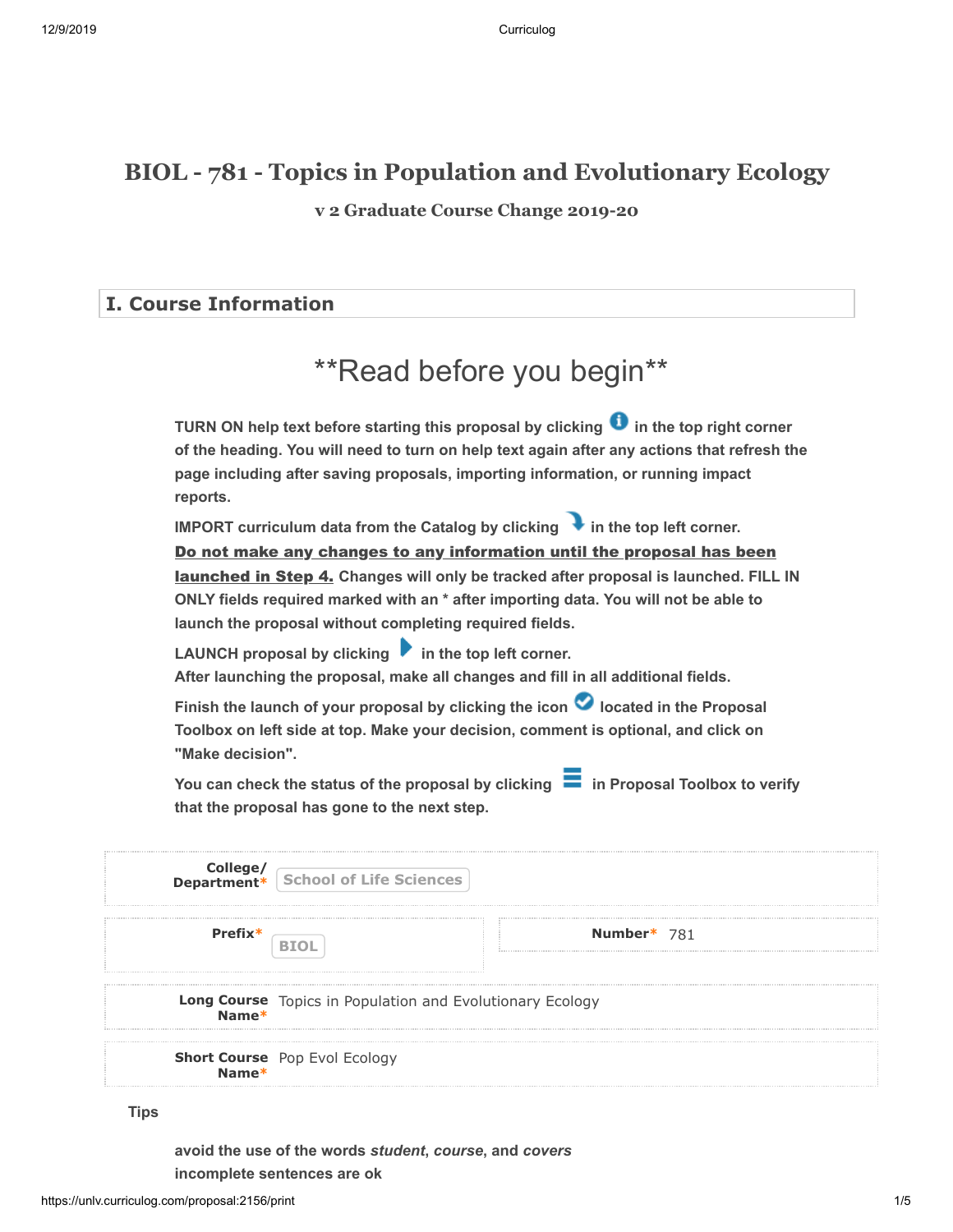| avoid repeating the course title |
|----------------------------------|
| (50 words max)                   |

| <b>Catalog</b><br>Description*                                                                          | Advanced topics in population growth, population interaction and evolution in<br>ecological systems. Includes reading and class discussion of both theoretical and<br>empirical material with emphasis on individual student analysis and integration. |
|---------------------------------------------------------------------------------------------------------|--------------------------------------------------------------------------------------------------------------------------------------------------------------------------------------------------------------------------------------------------------|
| Summary of<br><b>Proposed</b>                                                                           | $\Box$ Prefix                                                                                                                                                                                                                                          |
| Changes*                                                                                                | $\Box$ Course #                                                                                                                                                                                                                                        |
|                                                                                                         | $\blacksquare$ Name                                                                                                                                                                                                                                    |
|                                                                                                         | $\Box$ Description                                                                                                                                                                                                                                     |
|                                                                                                         | Credits/Grading                                                                                                                                                                                                                                        |
|                                                                                                         | PreRegs/CoRegs                                                                                                                                                                                                                                         |
|                                                                                                         | Instructional Mode                                                                                                                                                                                                                                     |
|                                                                                                         | U<br>Other                                                                                                                                                                                                                                             |
| <b>Effective Term and</b><br>Year*                                                                      | Spring 2020                                                                                                                                                                                                                                            |
| <b>Justification for</b><br>Course Change:*                                                             | Change title and credit repeat to reflect a broader range of possible topics that<br>could be covered in course by different graduate faculty. Currently course is taught<br>by only one faculty member.                                               |
|                                                                                                         |                                                                                                                                                                                                                                                        |
|                                                                                                         | Run an Impact Report by clicking in the top left corner and answer below according to the<br>results. Copy and paste the results below:                                                                                                                |
| Degree and/or<br>certificate<br>program(s)<br>impacted by this<br>change (Results of<br>Impact Report)* | <b>Impact Report for BIOL 781</b><br>There are no results for this report.                                                                                                                                                                             |
|                                                                                                         | Substantive changes will necessitate a Program Change form be submitted.                                                                                                                                                                               |
| Detail the changes<br>to the program<br>catalog entry<br>required due to<br>this change.*               | None                                                                                                                                                                                                                                                   |
| Will this course be<br>listed as the 'same<br>as' another<br>course?*                                   | $Yes \n\bullet No$                                                                                                                                                                                                                                     |
| It yes, list the<br>course                                                                              |                                                                                                                                                                                                                                                        |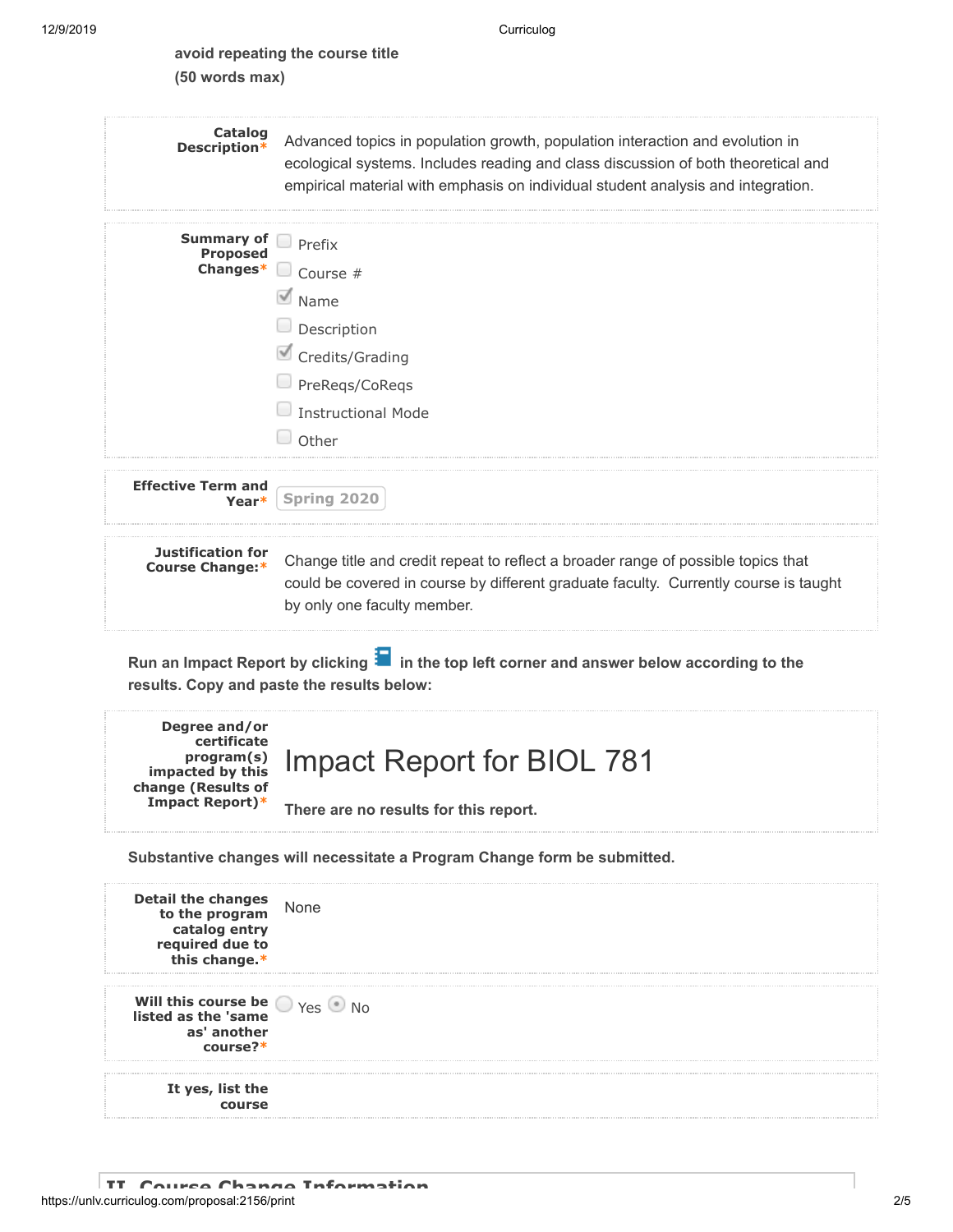Please review all sections below and make necessary changes after you launch the proposal.

#### **Credit change**

| Fixed | Variable |
|-------|----------|
|       |          |

**If fixed, enter number of credits. If variable, enter minimum and maximum credits (E.g., 1-3)**

| <b>Number of Credits</b> 3                       |                                                                          |  |
|--------------------------------------------------|--------------------------------------------------------------------------|--|
| <b>Course is <math>\bigcirc</math></b> Yes<br>N٥ | If yes, the $9$<br>maximum number<br>of credits that<br>may be earned is |  |

## **Grading Change**

| Grading System O                                           | Letter Grade<br>$\bigcirc$ s/u<br>$\bigcirc$ S/F<br>Thesis/Dissertation                                                                                                                                                                              |
|------------------------------------------------------------|------------------------------------------------------------------------------------------------------------------------------------------------------------------------------------------------------------------------------------------------------|
| Does this course<br>have any non-<br>credit<br>components? | $\bigcirc$ Yes $\bigcirc$ No                                                                                                                                                                                                                         |
| If yes, indicate<br>component(s)                           | Clinical<br>Discussion<br><b>Field Studies</b><br>$\hspace{0.1mm}$<br>Independent Study<br>$\overline{\phantom{a}}$<br>Internship<br>$\Box$<br>Laboratory<br>Lecture<br>$\Box$<br>Practicum<br>Research<br>Seminar<br>Supervision<br>Thesis Research |

#### **Requisite Change**

**(if any) - Graduate standing is the default prerequisite for all graduate-level courses.**

**Prerequisites** BIO 340 or equivalent and consent of instructor.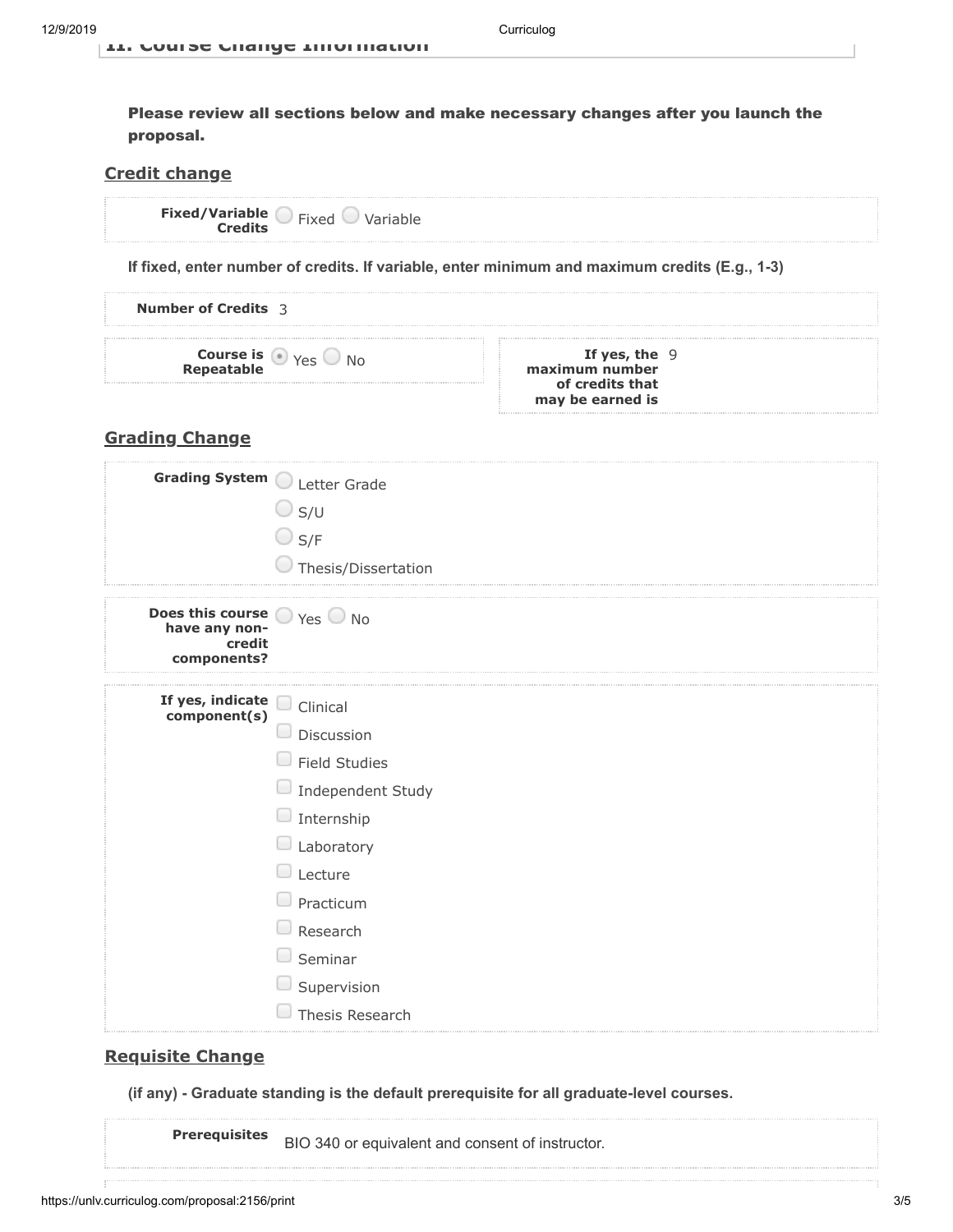| <b>Corequisites</b> |                                          |
|---------------------|------------------------------------------|
|                     |                                          |
|                     | Instructional In Person Supplemental Web |
|                     | Field Study                              |
|                     | Hybrid                                   |
|                     | $\Box$ Independent Study                 |
|                     | In Person                                |
|                     | Television                               |
|                     | Web-based                                |
|                     | Web-based w/ on/off campus meeting       |

## **III. Evaluation of Library Resources**

**Indicate library resources that will be needed as a result of changes to this course (if applicable)**

| Will this course $\bigcirc$ Yes $\bullet$<br>change require<br>changes to library<br>resources?* |  |
|--------------------------------------------------------------------------------------------------|--|
| <b>Core Journals</b>                                                                             |  |
| <b>Core Books</b>                                                                                |  |
| <b>Electronic</b><br><b>Resources</b>                                                            |  |

#### **\*This section is completed by the librarian\***

**Level of support the Library can provide**

**Library Comments**

# **IV. Department Vote Information Date faculty voted** 9/20/19 **on proposal Result of vote** 26 Y. 0 N 1 A **(Number of yes/no/abstention votes) Manner of vote** In person**(online, in-person, etc.)**